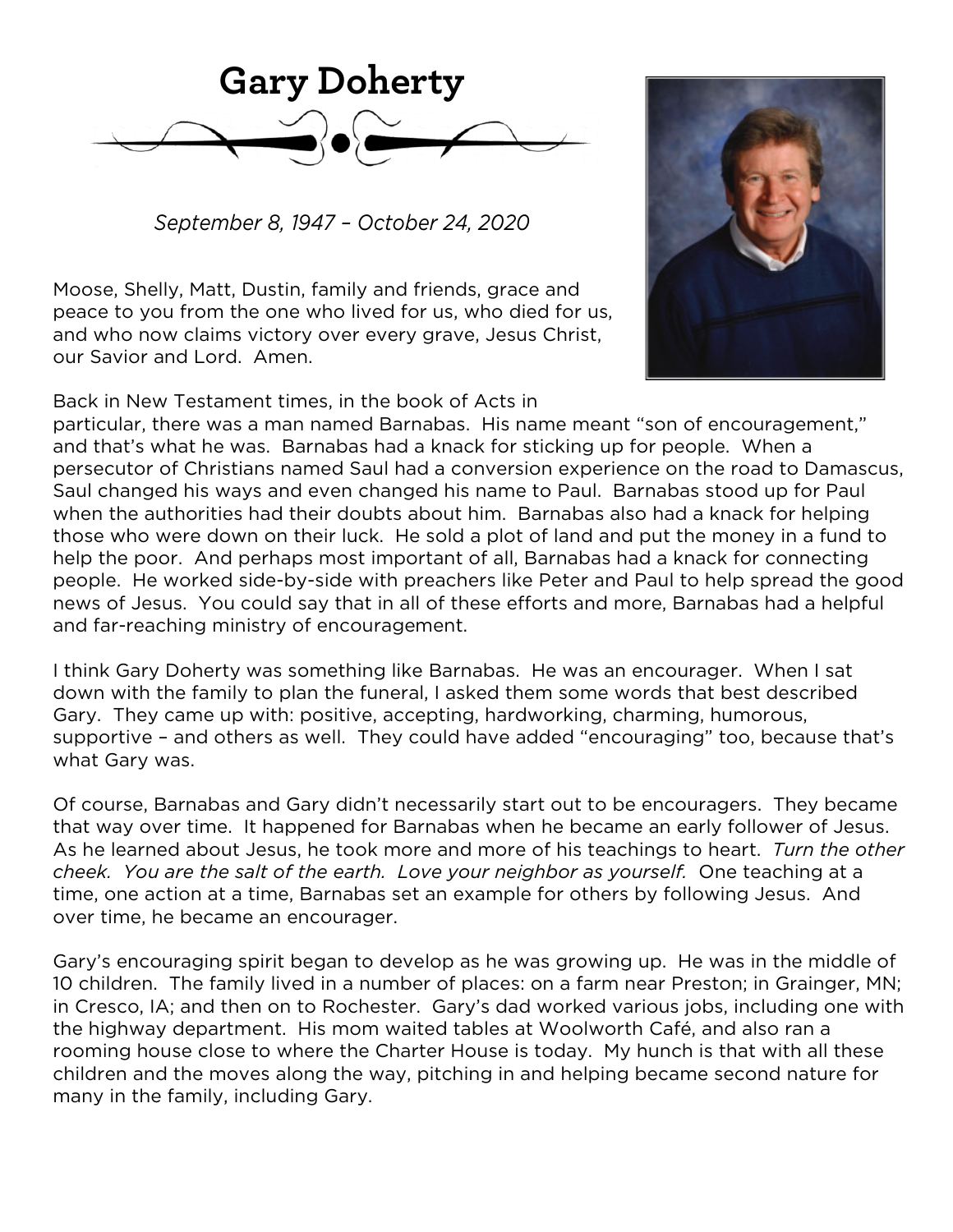Like Barnabas, Gary developed in faith. He grew up in a Catholic family. He went to St. John's Elementary School and Lourdes High School. After high school, Gary served in the U.S. Army. He continued to learn lessons from Jesus along the way: *Blessed are the peacemakers. Do unto others as you would have them do unto you. Let love be genuine; hate what is evil; hold fast to what is good.* 

After the army, Gary was drawn to the world of Vo-Tech. Utilities and maintenance were his idea of a good time. Mayo provided just the opportunity. And from what I've been told, Gary spent a lot of time in the plumbing department which, in my estimation, probably got him halfway to sainthood.

Gary started a family along the way. He married Jean Geisinger. They had three children: Shelly, Matt, and Dustin. Gary was actively involved in each of their lives: Shelly in skating, Dustin in hockey, and Matt in soccer. He was a supportive dad. He made each of them feel like a favorite. Kids being kids, of course, Gary knew he had to do some disciplining, but it never came easily for him. Like Barnabas, he was always more comfortable on the encouragement side of things.

You maybe know this, but Gary's marriage to Jean didn't last. They began taking turns with the kids on weekends. Gary was good at getting the kids to church and Sunday School. Shelly remembers once asking her dad if he believed there was really a God. Without hesitation, Gary responded, "Yes, I do."

Along the way, Gary met a woman named Moose Johnson. In the small world department, Gary worked with her dad at Mayo. Moose's given name was Martha, but everybody called her Moose. I'm not sure about this, but the name alone might have won Gary over. Moose and Gary were married here at Zumbro in 1981. They set up housekeeping. Life was full: Moose was teaching, Gary was doing maintenance, and the kids were going to school.

They carved out time to do fun things together. They went to lake cabins up north, they followed the kids' sporting events, and they even traveled all the way to Disneyland and Hawaii.

Gary retired from Mayo in 2010. He continued working at the Ronald MacDonald House for a few years. Gary loved the kids who were there. He volunteered to be part of the annual motorcycle rally to raise funds for the house. That was Gary and his ministry of encouragement. He didn't seek attention. He was comfortable behind the scenes. He regularly displayed a steady hand and a quiet laugh, and he had fun as he did.

As the years went by, Gary and Moose were able to do some traveling: Hawaii, Florida, Arizona, California, Mexico, the Dominican Republic. Gary and Moose played golf together, joined a card club and played 500, and as we heard earlier, even went bowling together. Gary, who'd always had an interest in vintage cars, put extra time and attention into fixing up a '41 Chevy and a '55 Chevy. And when he got done, they looked fabulous!

Five years ago, Gary was diagnosed with cancer. It was a hard blow. There was the usual course of treatment, including radiation, but eventually the cancer spread to the liver. Challenging as it was, Gary didn't complain, and he didn't give up. Quietly, he kept moving forward and helping out where he could. He continued with his ministry of encouragement.